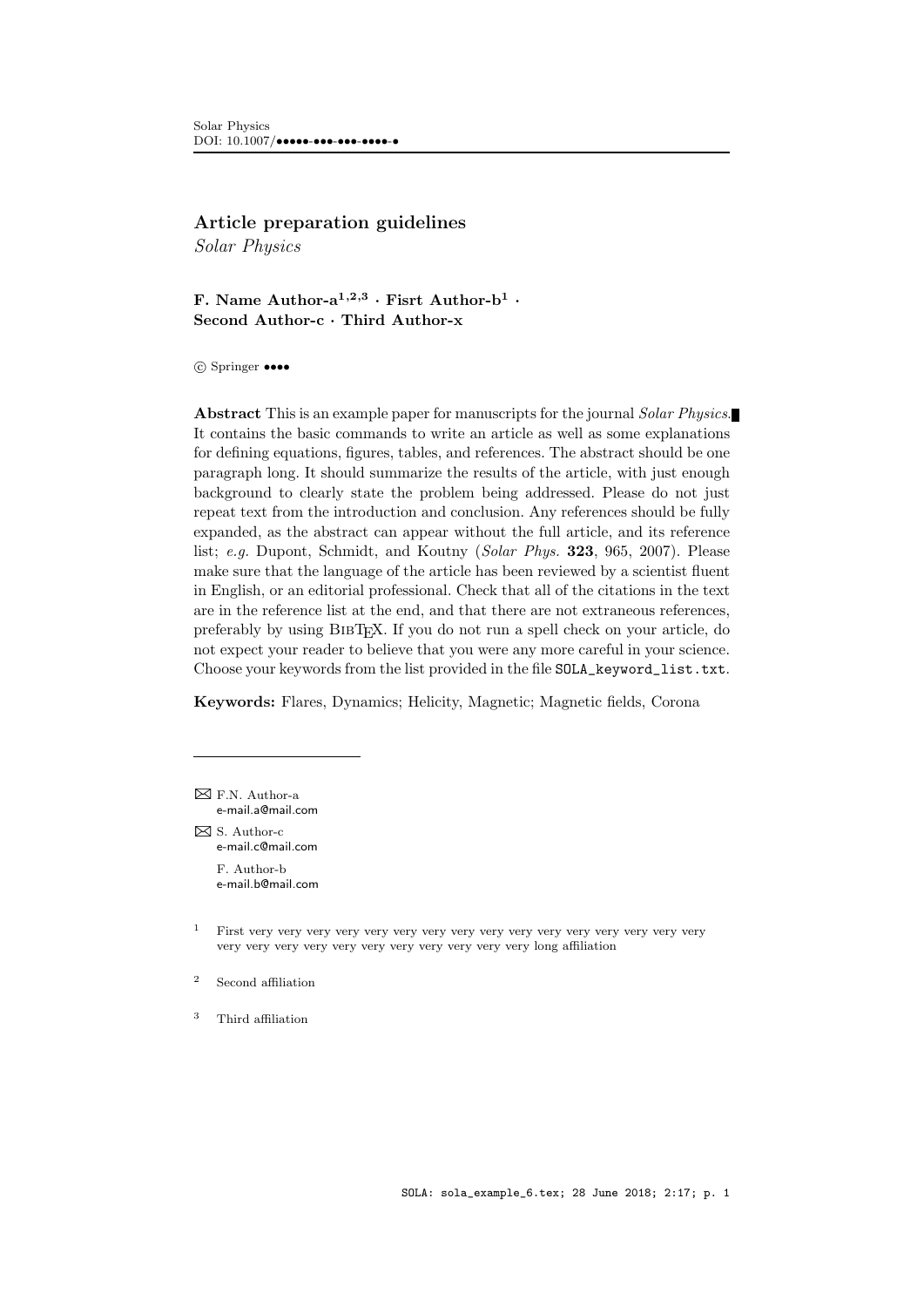# 1. Introduction

This file describes the use of special LATEX features, useful to format an article for  $Solar Physics. It is only a complement to the LAT, and BIBTrX documentation.$ It is designed to be used as an example article giving the general commands. When compiled with  $\Delta F_{\rm F}X$  (see Section [4.5](#page-7-0) for BIBT<sub>EX</sub> compilation), it provides some practical guidance on the main useful features. More information is included within this file, but commented out (with a  $\%$ ). Un-commenting the LATEX commands permits one to show their results in the compiled file.

Section [3](#page-2-0) gives examples and some general information to aid writing text with citations (Section [3.1\)](#page-2-1) and defining labels (Section [3.2\)](#page-2-2). Section [4](#page-3-0) gives examples of equations (Section [4.1\)](#page-3-1), figures (Section [4.2\)](#page-4-0), and tables (Section [4.3\)](#page-7-1). It continues by describing the inclusion of labeled references (Section [4.4\)](#page-7-2) and suggestions for an easy construction of a list of references (Section [4.5\)](#page-7-0). An appendix is shown as a particular section (Appendix [A\)](#page-9-0), which can contain figures and tables (Figure [4,](#page-9-1) Table [3\)](#page-9-2). There is a list of abbreviations used for the main journals (see the beginning of this .tex file, or the companion SOLA\_example\_labels.tex file, for the definition of the L<sup>AT</sup>FX commands. Our conclusions are given in Section [5.](#page-8-0)

# 2. Authors, emails and affiliations

Authors, their emails and affiliations should be typsed with  $\author[key=val,key,...]$ and \address[key=val]{} commands.

Command **\author** has an optional parameter with available keys:

- addressref=<address\_id1,address\_id2,..> makes numbered marks of affiliations with the same id.
- email=<authors\_email> outputs author and email in the footnotes area.
- corref marks this author as a corresponding one and outputs him (and his email) in the footnotes area with envelope icon in front.

Mandatory parameter – authors name, which should be tagged in three commands:

- \inits is used for author's initials (will be outputed before author's name in the footnotes area).
- \fnm is used for author's first name.
- \lnm is used for author's last name.
- \orcid is used for author's ORCID identifier (will be outputed orcid.eps(pdf) image with a link to http://orcid.org/identifier.

Command **\address** has optional parameter with one key – id, which is used to combine author and affiliation with the same mark. All affiliations are outputed in footnotes area right after the emails.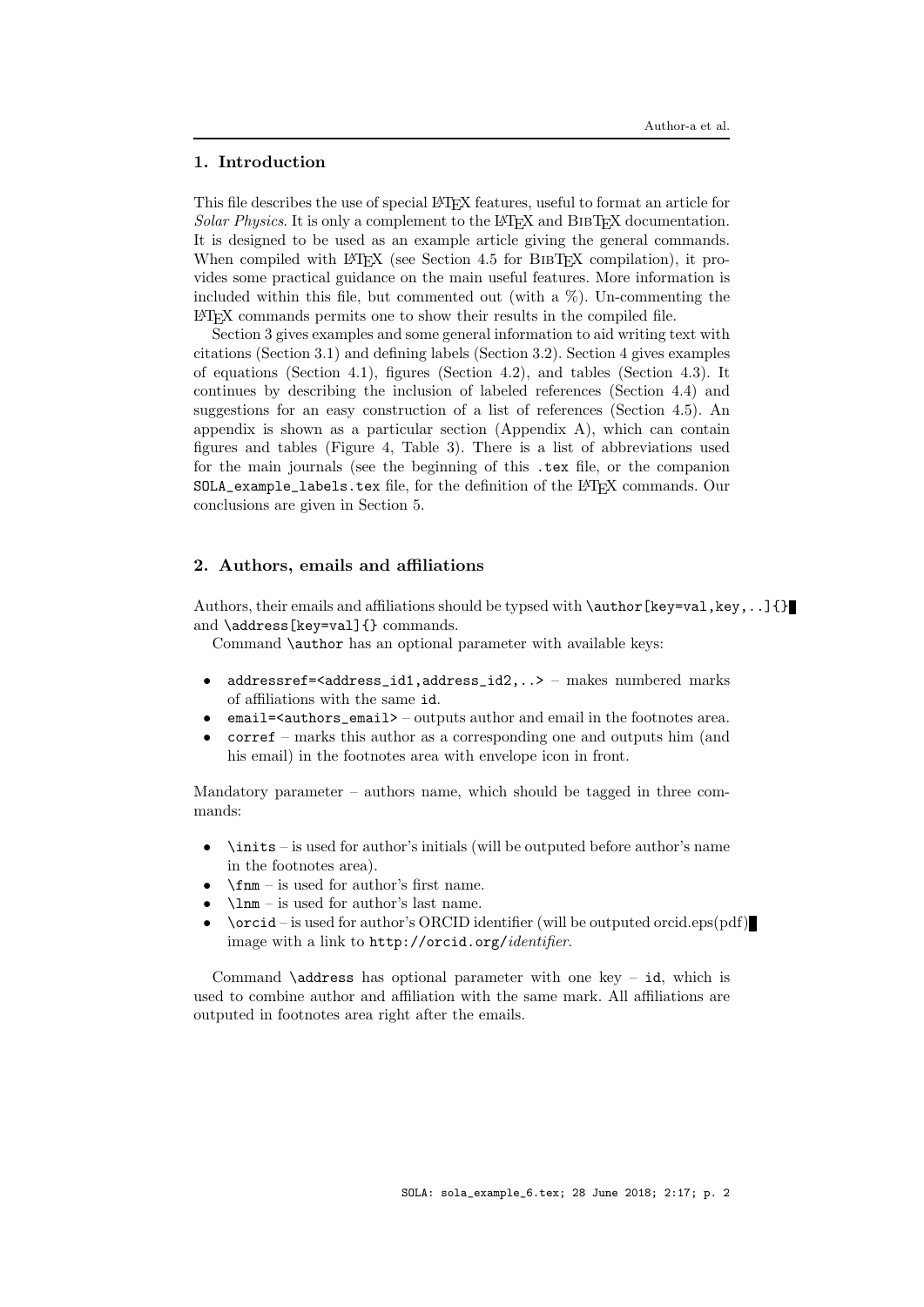# <span id="page-2-0"></span>3. General Text

## <span id="page-2-1"></span>3.1. Text with Citations

This section gives an example of text with references included with the \citep{} and \citealp{} commands (see Section [4.4](#page-7-2) about citation commands).

Magnetic helicity quantifies how the magnetic field is sheared and/or twisted compared to its lowest energy state (potential field). Observations of sheared, and even helical, magnetic structures in the photosphere, corona and solar wind have attracted considerable attention, with the consequent interest in magnetic helicity studies (see reviews by Brown, Canfield, and Pevtsov, [1999,](#page-10-1) and, Berger, [2003\)](#page-10-2). Stressed magnetic fields are often observed in association with flares, eruptive filaments, and coronal mass ejections (CMEs), but the precise role of magnetic helicity in such activity events still needs to be clarified.

Magnetic helicity plays a key role in magnetohydrodynamics (MHD) because it is almost preserved on a timescale less than the global diffusion timescale (Berger, [1984,](#page-9-3) [2003\)](#page-10-2). Its conservation defines a constraint on the magnetic field evolution; in particular a stressed magnetic field with finite total helicity cannot relax to a potential field. Thus magnetic helicity is at the heart of several MHD relaxation theories, for example of coronal heating (Heyvaerts and Priest, [1984\)](#page-10-3) but also of flares (Kusano et al., [2004;](#page-10-4) Melrose, [2004\)](#page-10-5). The permanent accumulation of helicity in the corona could be vital to the origin of CMEs (Rust, [1994;](#page-10-6) Low, [1997\)](#page-10-7). In the convection zone, the accumulation of helicity in large scales limits the efficiency of the dynamo, thus the conservation of magnetic helicity is responsible for dynamo saturation, the so-called  $\alpha$ -effect quenching (Brandenburg, [2001\)](#page-10-8).

#### <span id="page-2-2"></span>3.2. Importance of Using Labels

LATEX defines labels for many features like sections, equations, figures, tables, and citations. The systematic use of these labels greatly facilitates the writing of a scientific article (even if it may appear as more extra work at the beginning). Indeed, it permits one to re-number or re-order automatically the features during the compilation (e.g. when adding or moving a section). It also permits one to cross check automatically whether the citations have been included in the bibliography list.

Labels are powerful but their use can be cumbersome if some clear logic is not used in defining them since one can easily forget the exact defined label (e.g. case sensitive). A label should be simple while reflecting precisely what it refers to. It is very helpful to create a small auxiliary file where all these labels are kept (see the SOLA\_example\_labels.tex accompanying the present file). It also provides a roadmap of the paper with the list of the sections and subsections with the equations introduced in each. Including the full command  $(e.g. Section \texttt{\textless}\textless)$  permits one to do a simple copy/paste when needed (rather than moving through the .tex file looking for the definition of the label). It is also useful that SOLA\_example\_labels.tex file contains the copy of the new commands, as well as the citation commands. For references, the simple convention of concatenating the first author's name and the year (and eventually a letter), is simple enough to be easily remembered.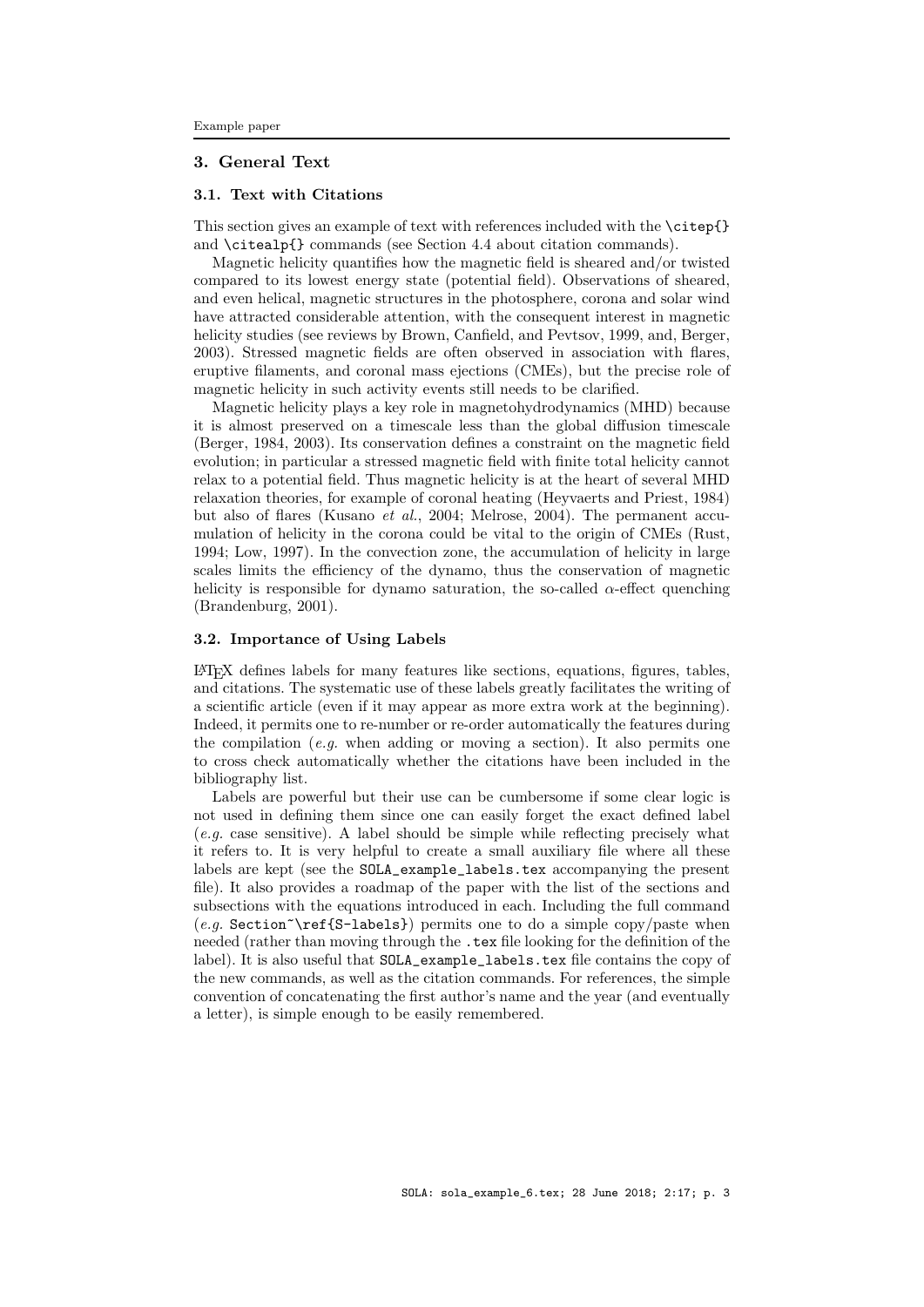# <span id="page-3-0"></span>4. Including Special Features

## <span id="page-3-1"></span>4.1. Examples of Equations

Here are a few examples of equations. It is useful to define a new command when a combination of symbols is present at several locations, for example:

\renewcommand{\vec}[1]{{\mathbfit #1}} (see the beginning of present .tex file for more examples). The mathematics style is to set operators such as "d", "ln", "log", "curl", etc. in roman, not italic. The following math fonts should be used:

- Scalar: slant \mathit
- Vector: bold slant \mathbfit
- Matrix: bold \mathbf
- Tensor: calligraphic \mathcal

## 4.1.1. Simple Equations

The magnetic helicity of the magnetic field  $(B)$  fully contained within a volume  $V$  is (Elsasser, [1956\)](#page-10-9):

$$
H^{\text{closed}} = \int_{\mathcal{V}} \mathbf{A} \cdot \mathbf{B} \, \mathrm{d}^3 x \,. \tag{1}
$$

#### 4.1.2. Array of Equations

The vector potential  $(A)$  can be written as a function of  $B$  within the Coulomb gauge:

$$
\mathbf{A}(\boldsymbol{x}) = \mu_0 \int_{\mathcal{V}} \frac{\boldsymbol{j}(\boldsymbol{x}')}{|\boldsymbol{x} - \boldsymbol{x}'|} \, \mathrm{d}^3 x' \n= \frac{1}{4\pi} \int \mathbf{B}(\boldsymbol{x}') \times \frac{(\boldsymbol{x} - \boldsymbol{x}')}{|\boldsymbol{x} - \boldsymbol{x}'|^3} \, \mathrm{d}^3 x' . \tag{2}
$$

Then the magnetic helicity can be written as a function of  $\boldsymbol{B}$  alone (Moffatt, [1969\)](#page-10-10). An approximation of this double integral can be realized by splitting the magnetic field in  $N$  flux tubes (Berger and Field, [1984\)](#page-10-11):

$$
H^{\text{closed}} = \frac{1}{4\pi} \int_{\mathcal{V}} \int_{\mathcal{V}} \boldsymbol{B}(\boldsymbol{x}) \times \boldsymbol{B}(\boldsymbol{x}') \cdot \frac{(\boldsymbol{x} - \boldsymbol{x}')}{|\boldsymbol{x} - \boldsymbol{x}'|^3} d^3 x d^3 x', \tag{3}
$$

$$
\approx \sum_{i=1}^{N} T_i^{\text{closed}} \Phi_i^2 + \sum_{i=1}^{N} \sum_{j=1, j \neq i}^{N} \mathcal{L}_{i,j}^{\text{closed}} \Phi_i \Phi_j.
$$
 (4)

where  $\Phi_i$  and  $T_i^{\text{closed}}$  are the magnetic flux and the self helicity of flux tube i respectively ( $T_i^{\text{closed}}$  includes both twist and writhe), and  $\mathcal{L}_{i,j}^{\text{closed}}$  is the mutual helicity between flux tubes  $i$  and  $j$ .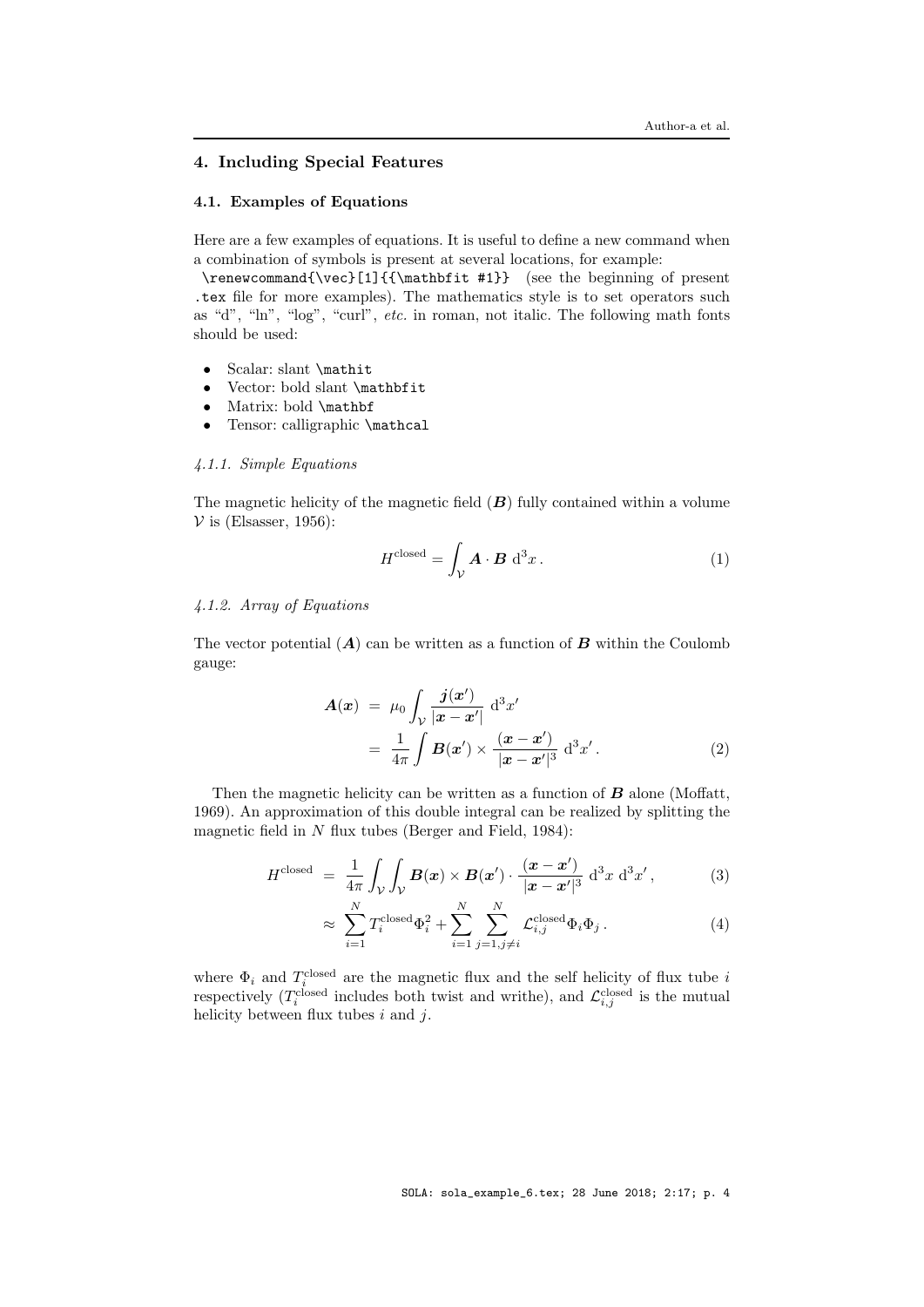

Figure 1. Example of a simple figure with only one panel. Relative units (here \textwidth) are preferred so that the figure adapts automatically to the text width (this command is very useful in more complex figures such as Figures [2](#page-5-0) and [3\)](#page-5-1). The use of the command \includegraphics requires the inclusion of  $\usepackage{graphicx}$  at the beginning of the LATEX file.

#### <span id="page-4-1"></span>4.1.3. Long Equations

A long equation is broken into several lines:

$$
\frac{dH}{dt} = \frac{1}{2\pi} \int_{\Phi} \int_{\Phi} \left( \frac{d\theta(\boldsymbol{x}_{c-} - \boldsymbol{x}_{a+})}{dt} + \frac{d\theta(\boldsymbol{x}_{c+} - \boldsymbol{x}_{a-})}{dt} - \frac{d\theta(\boldsymbol{x}_{c+} - \boldsymbol{x}_{a+})}{dt} - \frac{d\theta(\boldsymbol{x}_{c-} - \boldsymbol{x}_{a-})}{dt} \right) d\Phi_a d\Phi_c.
$$
 (5)

A fine tuning of the positions can be obtained with the following spacing commands  $(\iota)$ ! is a negative thin space):

| $\lambda!$ |   | $\setminus,   $   | $\lambda$ : |
|------------|---|-------------------|-------------|
|            | \ | $\qquad \qquad  $ | \qquad      |

#### <span id="page-4-0"></span>4.2. Examples of Figures

A simple figure is presented as Figure [1.](#page-4-1) When more than one panel is present, one should add labels for those individual panels. One can add labels to a figure by using LAT<sub>F</sub>X as done in Figures [2](#page-5-0) and [3.](#page-5-1) The package \usepackage{color} can be used to write text  $(e.g.$  labels) in white or in color. Figures can be rotated and their position fine tuned (Figures [2](#page-5-0) and [3\)](#page-5-1).

Cutting a figure can be made by editing the .eps file with a text editor, and changing the BoundingBox, then saving the file (do not use a text editor designed for LAT<sub>E</sub>X since it could open the file as a figure, and not as a text file). An .eps file has typically the command %%BoundingBox: 54 360 558 720 at the beginning, where the numbers are the left, bottom, right, and top coordinates of the graphic (in units of "pt"). Changing these numbers is a way to reduce the part of the image shown. The GhostView application gives the coordinates of the cursor (in units of "pt"), so it permits one to locate the coordinates of the cropping. The result of the changes can be checked using GhostView. Note that,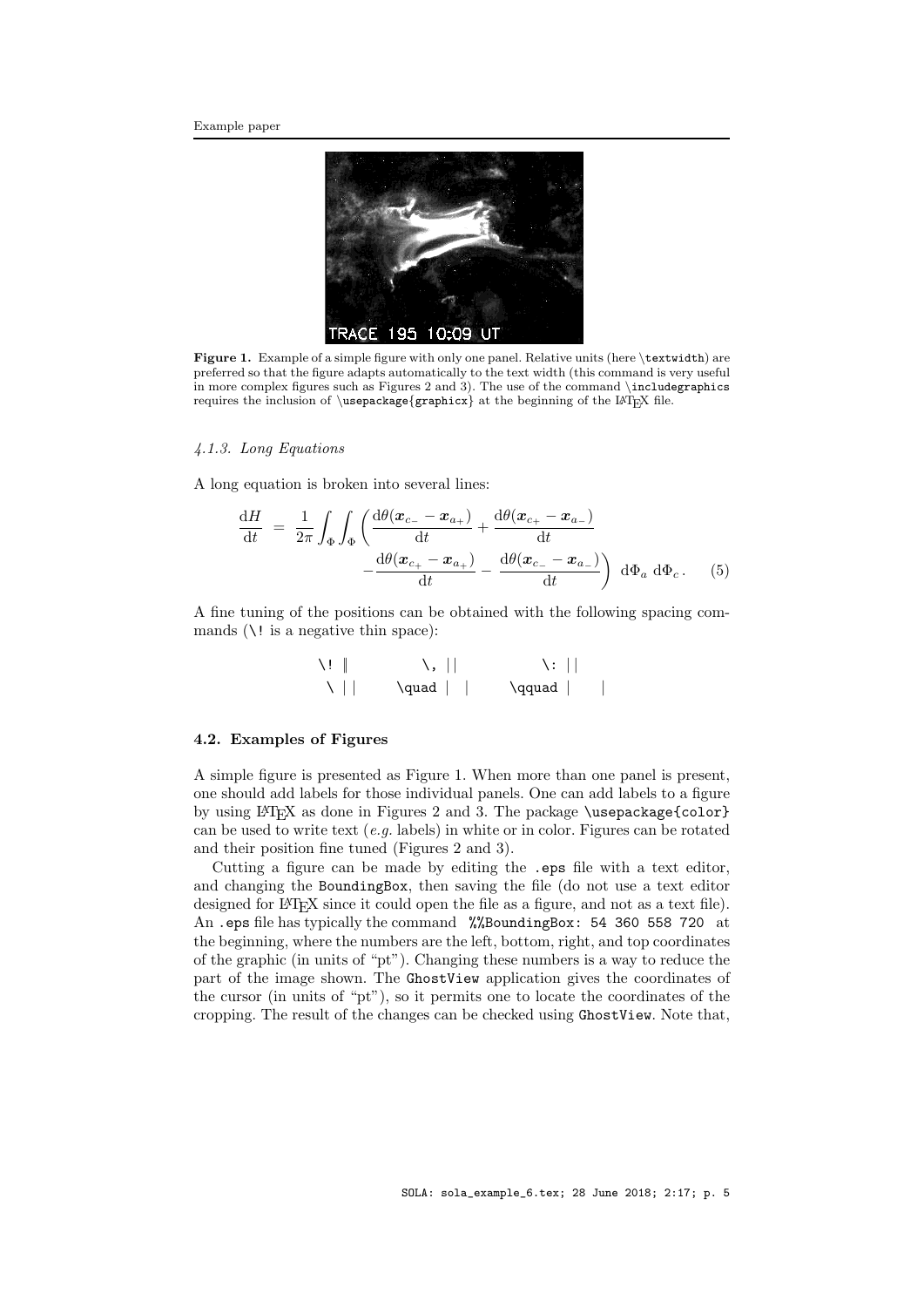

<span id="page-5-0"></span>Figure 2. Example of a figure with four panels (constructed with four .eps files). The labels of the panels are included with LATEX commands so that each panel can be referred to unambiguously in the text. The position of the panels is fine-tuned with the \hspace and \vspace commands.

# $(b)$

<span id="page-5-1"></span>Figure 3. Example of a figure with panels smaller than the original and rotated clockwise by 90° (compare with Figure [2\)](#page-5-0). The clip= command is important to include only the selected part of the figure by changing the BoundingBox. The labels of the panels are included using LATEX commands.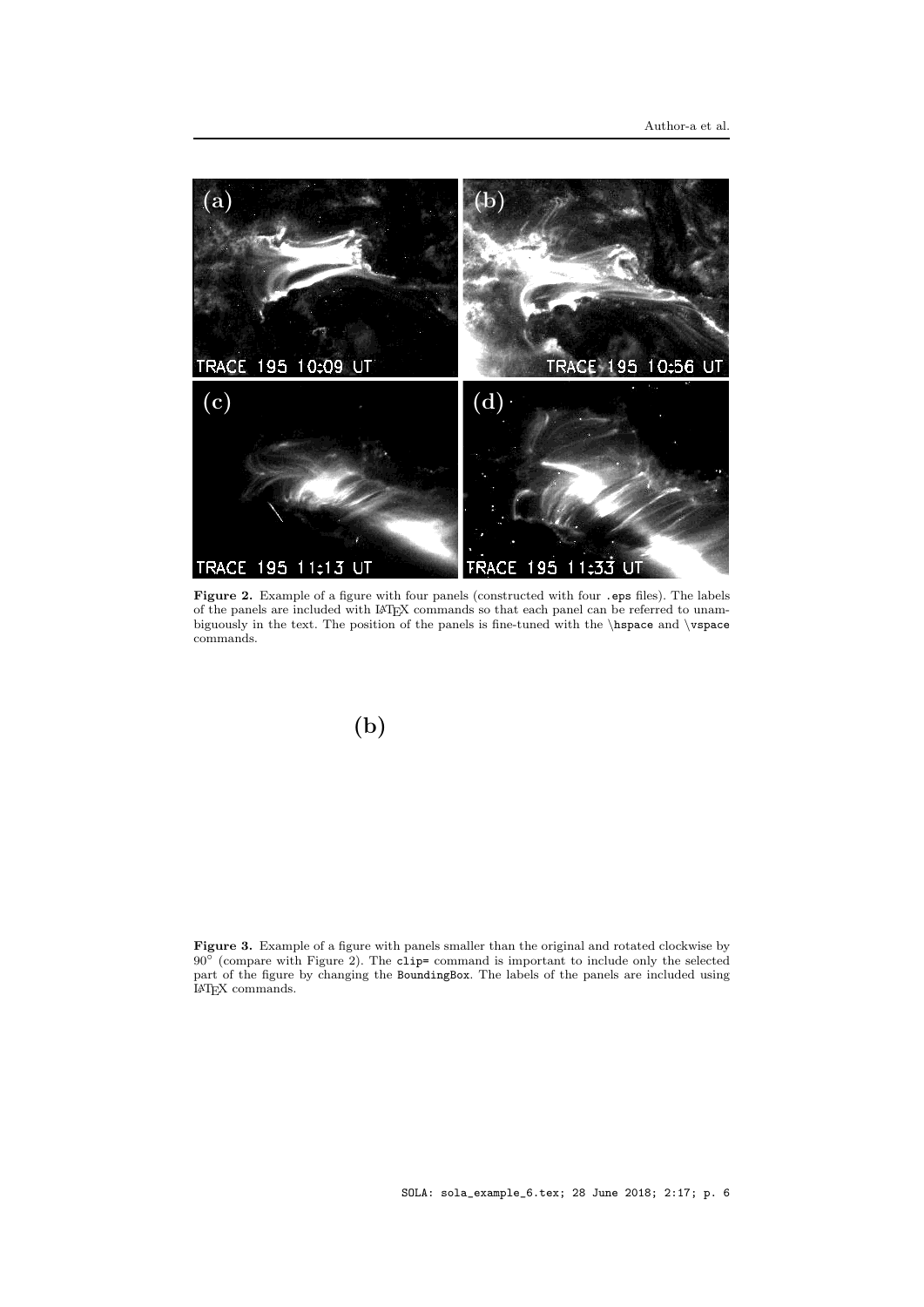<span id="page-6-0"></span>Table 1. A simple table. Each column is aligned by one of the letters: l: left, c: center, r: right. Using two \$s permits one to insert equation-like features (see last column). The inclusion of ∼ adds a blank to approximately align the numbers of the last two columns (see the LAT<sub>E</sub>X file).

| Rot.                             | Date                                      | <b>CMEs</b><br>obs. | <b>CMEs</b><br>cor. | $\alpha$<br>$10^{-2}$ Mm <sup>-1</sup> |
|----------------------------------|-------------------------------------------|---------------------|---------------------|----------------------------------------|
| 1 <sup>1</sup><br>$\overline{2}$ | $02-Nov-97$<br>$29-Nov-97$                | 16                  | 24.1<br>2.53        | $-1.26$<br>0.94                        |
| 3                                | $27 - Dec - 97$                           | 06                  | 11.7                | 0.82                                   |
| 4<br>5                           | $23 - Jan - 98$<br>$20 - \text{Feb} - 98$ | 09<br>04            | 16.82<br>9.6        | 0.94<br>1.00                           |
| total                            |                                           | 35                  | 64.75               |                                        |

<span id="page-6-1"></span><sup>1</sup>First table line.

Table 2. A more complex table with multi-columns labels. The command \multicolumn{4}{c}{Flares (GOES)} permits writing the title "Flares (GOES)" over four columns. The alignment of the decimal points is made by defining two columns separated with an inter-column replaced by a "." with the command  $r \mathbb{Q} \{.\}$  (see the LAT<sub>E</sub>X file).

| Rot.           | Date                   |                          |                          | Flares (GOES) |    | $_{\rm CMEs}$ | CMEs  | $\alpha$                   |
|----------------|------------------------|--------------------------|--------------------------|---------------|----|---------------|-------|----------------------------|
|                |                        | Х                        | М                        | C             | B  | obs.          | cor.  | $10^{-2}$ Mm <sup>-1</sup> |
|                | $02-Nov-97$            | 02                       | 04                       | 24            | 05 | 16            | 24.1  | $-1.26$                    |
| $\overline{2}$ | $29-Nov-97$            |                          | $\overline{\phantom{m}}$ | 03            | 04 |               | 2.53  | 0.94                       |
| 3              | $27 - Dec - 97$        | $\overline{\phantom{0}}$ | 01                       | 07            | 08 | 06            | 11.7  | 0.82                       |
| $\overline{4}$ | $23 - Jan - 98$        |                          | $\overline{\phantom{m}}$ | 03            | 03 | 09            | 16.82 | 0.94                       |
| 5              | $20 - \text{Feb} - 98$ |                          |                          |               |    | 04            | 9.6   | 1.00                       |
| total          |                        | 02                       | 05                       | 37            | 20 | 35            | 64.75 |                            |

depending on the software used to create the .eps file, the BoundingBox can be repeated at several places in the .eps file  $(e.g.$  with PageBoundingBox). Also, with some software, the BoundingBox is defined only close to the end of the file (the file has at the beginning: BoundingBox: (atend)). The BoundingBox can still be changed in place, or defined at the beginning of the .eps file. Finally, this method provides a figure with a reduced size, when included in LAT<sub>EX</sub> (do not forget the clip= in the command including the .eps file!). The advantage of this method is that the correct BoundingBox is easily determined.

An alternative way to crop figures is to include the BoundingBox in the \includegraphics command, for example:

\includegraphics[width=\textwidth,bb=54 440 488 660, clip=]

The advantage is that it can be made within LAT<sub>EX</sub>. The initial value is given by the BoundingBox found in the .eps file. It may be better to process the figure in a separate .tex file, since it will require several iterations to get the right BoundingBox.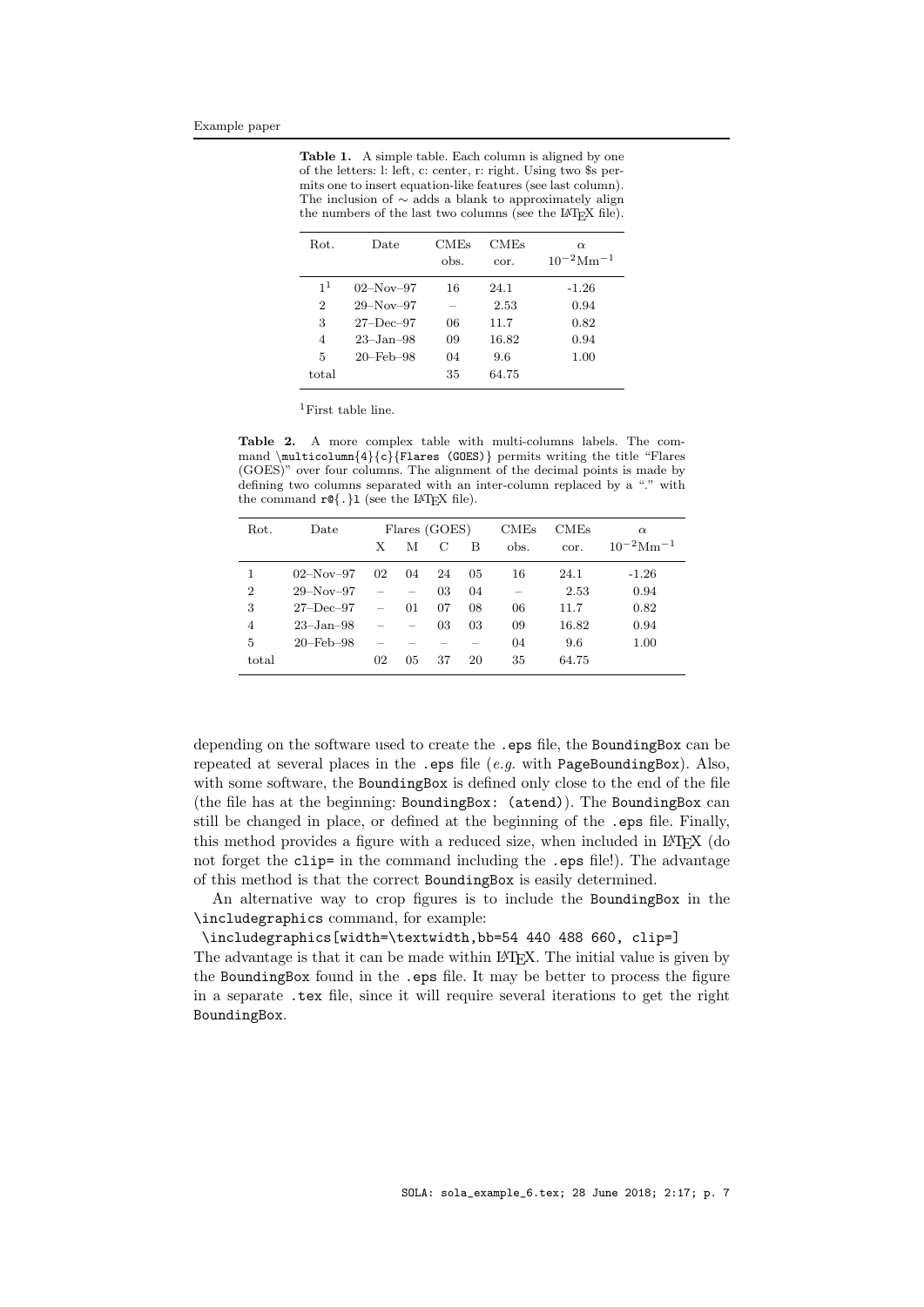#### <span id="page-7-1"></span>4.3. Examples of Tables

Tables are easy to write provided one keeps the alignment with the column separator  $\&$  when entering the table in the LAT<sub>EX</sub> file (even if it is not required by LATEX). Examples of a simple table, Table [1,](#page-6-0) and a more complex table, Table [2,](#page-6-1) are given.

## <span id="page-7-2"></span>4.4. Including References in the Text

The classical way to input references in the text is with the \cite{label-ref} command where label-ref is a label unique for each reference. It is defined in the environment  $\begin{pmatrix} \begin{array}{c} \begin{array}{c} \end{array} \\ \end{pmatrix}$  ..., or in the BIBTEX file (see Section [4.5\)](#page-7-0). Style uses natbib package to handle all the issues with citations. The natbib package is a reimplementation of the LAT<sub>EX</sub> \cite command, to work with both author-year and numerical citations.

natbib provides a lot of different citation commands. So you can manage the output of citation by yourself. For example:

\defcitealias{Dupont07}{DSK}: alias text for citation Dupont07

(\citealp{Dupont07}: hereafter \citetalias{Dupont07}) will output: (Dupont, Schmidt, and Koutny, [2007:](#page-10-0) hereafter [DSK\)](#page-10-0)

For more valid citation commands see the natbib package documentation.

# <span id="page-7-0"></span>4.5. Using BibTFX

The use of BIBTEX simplifies the inclusion of references. Only the references cited and labeled in the text are included at compilation, and an error message appears if some references are missing. Any new reference will automatically be written at the correct location in the reference list after compilation. Moreover the references are stored, in any order, in a separate file (with the .bib extension) in the BIBT<sub>EX</sub> format, so independently of the journal format. Such a personal reference file can be re-used with any journal. The formatting of the references and their listing order are made automatically at compilation (using the information given in the .bst file).

The references in BIBT<sub>EX</sub> format can be downloaded from the Astrophysics Data System (ADS), then stored in sola\_bibliography\_example.bib (file name of the present example). The main extra work is to define a proper and easy label for each citation (a convenient one is simply first-author-name-year). Furthermore, it is better to have the journal names defined by commands (for example \solphys), as defined at the beginning of this .tex file. This provides an homogeneity in the reference list and permits flexibility when changing for journals. Some caution should be taken for some journals since ADS does not necessarily provide a uniform format for the journal names. This is the case for J. Geophys. Res. Moreover since J. Geophys. Res. has a new way to refer to an article (since 2002 it has no page number), then the ADS references need to be corrected. More generally, it is worth verifying each reference from the original publication (independently of BIBT<sub>EX</sub> use).

The full LAT<sub>EX</sub> and BIBT<sub>EX</sub> compilation is made in four steps: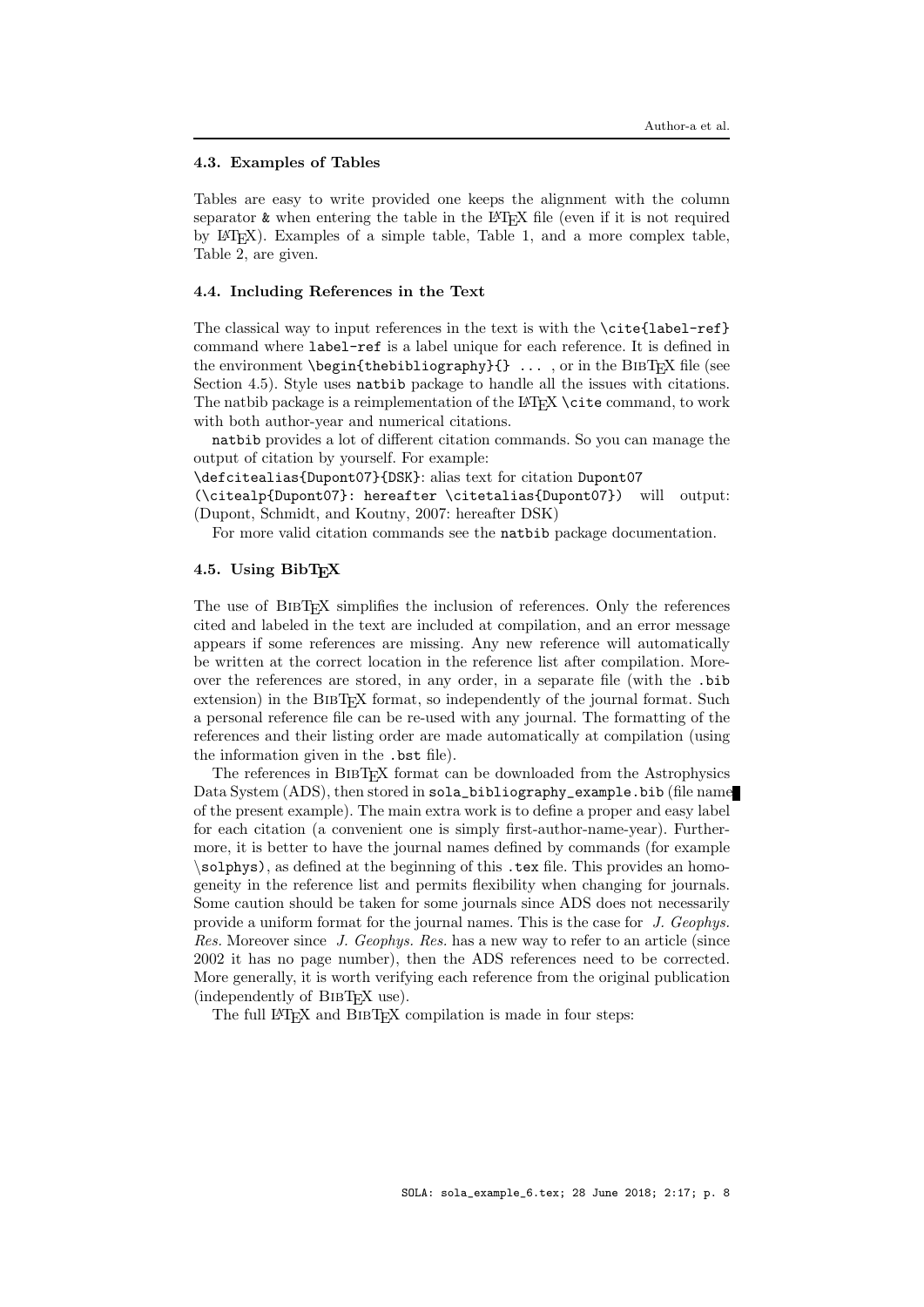Example paper

| (stores the labels in the .aux file)      |
|-------------------------------------------|
| (loads the bibliography in the .bb1 file) |
| (reads the .bbl, stores in the .aux)      |
| (replaces all labels)                     |
|                                           |

where filename is the name of your LAT<sub>E</sub>X file (for example, the present file) without typing its .tex extension. If a (?) is still present in the output (at the place of a label), it means that this label has not been properly defined. (for example, L<sup>AT</sup>EX labels are case sensitive). Any undefined label has a warning written in the console window (it is better to have this window open by default, since LAT<sub>EX</sub> warning and error messages are very useful to localize the problem).

When the references are not changed, it is unnecessary to re-run BIBT<sub>E</sub>X. When no new labels are added, running latex once is sufficient to refresh the  $\Delta F$ <sub>E</sub>X output. So, except for the first, and the final time (safest), running LAT<sub>E</sub>X once is sufficient in most cases to update the LAT<sub>EX</sub> output, if the compilation files created are not erased! For example BibTEX keeps the bibliography in the usual environment,

\begin{thebibliography}{} ... \end{thebibliography} in the file with the .bbl extension.

# 4.6. Miscellaneous Other Features

Long URL's can be quite messy when broken across lines http://gong.nso.edu/data/magmap/ as normal text, however the **breakurl** package does a nice job of this,  $e.g.$  [http:](http://gong.nso.edu/data/magmap/) [//gong.nso.edu/data/magmap/](http://gong.nso.edu/data/magmap/).

# <span id="page-8-0"></span>5. Conclusion

We hope authors of *Solar Physics* will find this guide useful. Please send us feedback on how to improve it.

 $\Delta E$ <sub>TEX</sub> is very convenient to write a scientific text, in particular with the use of labels for figures, tables, and references. Moreover, the labels and list of references are checked by the software against one another, and, the formatting should be effortless with BIBTEX.

Acknowledgments The authors thank ... (note the reduced point size) To change a title use an optional parameter:

\begin{acks}[Acknowledgements]...\end{acks}

# Appendix

After the \appendix command, the sections are referenced with capital letters. The numbering of equations, figures and labels is is just the same as with classical sections.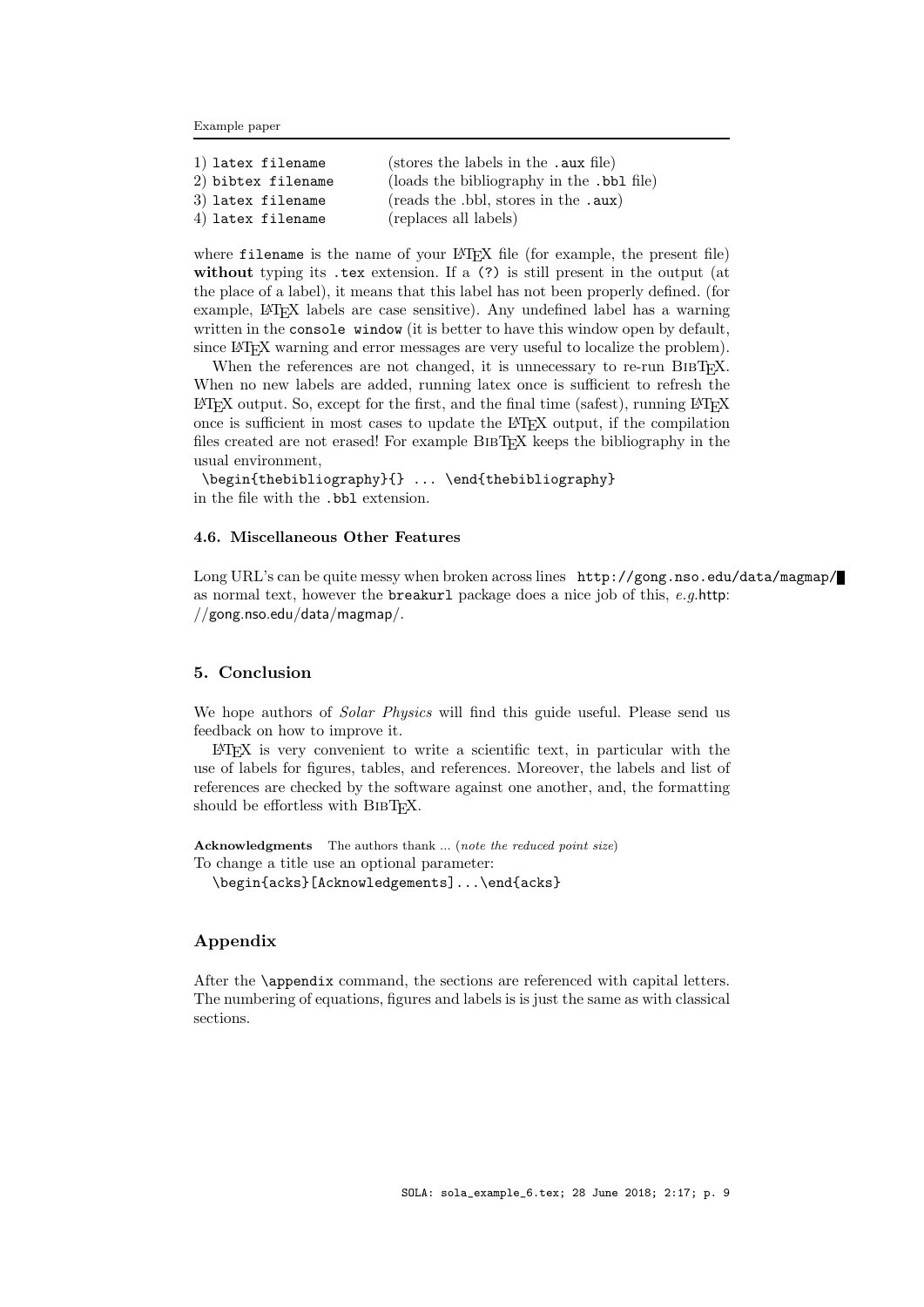

Figure 4. Example of a simple figure in an appendix.

<span id="page-9-2"></span><span id="page-9-1"></span>Table 3. A simple table in an appendix.

| Rot.           | Date        | <b>CMEs</b><br>obs.      | <b>CMEs</b><br>cor. | $\alpha$<br>$10^{-2}$ Mm <sup>-1</sup> |
|----------------|-------------|--------------------------|---------------------|----------------------------------------|
| 1.             | $02-Nov-97$ | 16                       | 24.1                | $-1.26$                                |
| $\overline{2}$ | $29-Nov-97$ | $\overline{\phantom{0}}$ | 2.53                | 0.94                                   |

# <span id="page-9-0"></span>A. Abbreviations of some Journal Names

Journal names are abbreviated in Solar Physics with the IAU convention (IAU Style Book published in Transactions of the IAU XXB, 1988, pp. Si-S3. [www.](www.iau.org/Abbreviations.235.0.html) [iau.org/Abbreviations.235.0.html](www.iau.org/Abbreviations.235.0.html)). Here are a few journals with their L<sup>AT</sup>EX commands (see the beginning of this .tex file).

| \aap     | Astron. Astrophys.          |
|----------|-----------------------------|
| \apj     | Astrophys. J.               |
| \jgr     | J. Geophys. Res.            |
| \mnras   | Mon. Not. Roy. Astron. Soc. |
| \pasi    | Pub. Astron. Soc. Japan     |
| \pasp    | Pub. Astron. Soc. Pac.      |
| \solphys | Solar Phys.                 |

## Bibliography Included with BibTEX

With BIBT<sub>EX</sub> the formatting will be done automatically for all the references cited with one of the \cite commands (Section [4.4\)](#page-7-2). Besides the usual items, it includes the title of the article and the concluding page number.

There is an option showbiblabels which adds a \bibitem label at the end of every bibliography item. Label output is made on \endbibitem command. This option should be used just for compatibility while citing a document (see the references below). Don't forget to remove the option when document will be finished.

#### References

<span id="page-9-3"></span>Berger, M.A.: 1984, Rigorous new limits on magnetic helicity dissipation in the solar corona. Geophys. Astrophys. Fluid. Dyn. 30, 79. [Berger84]